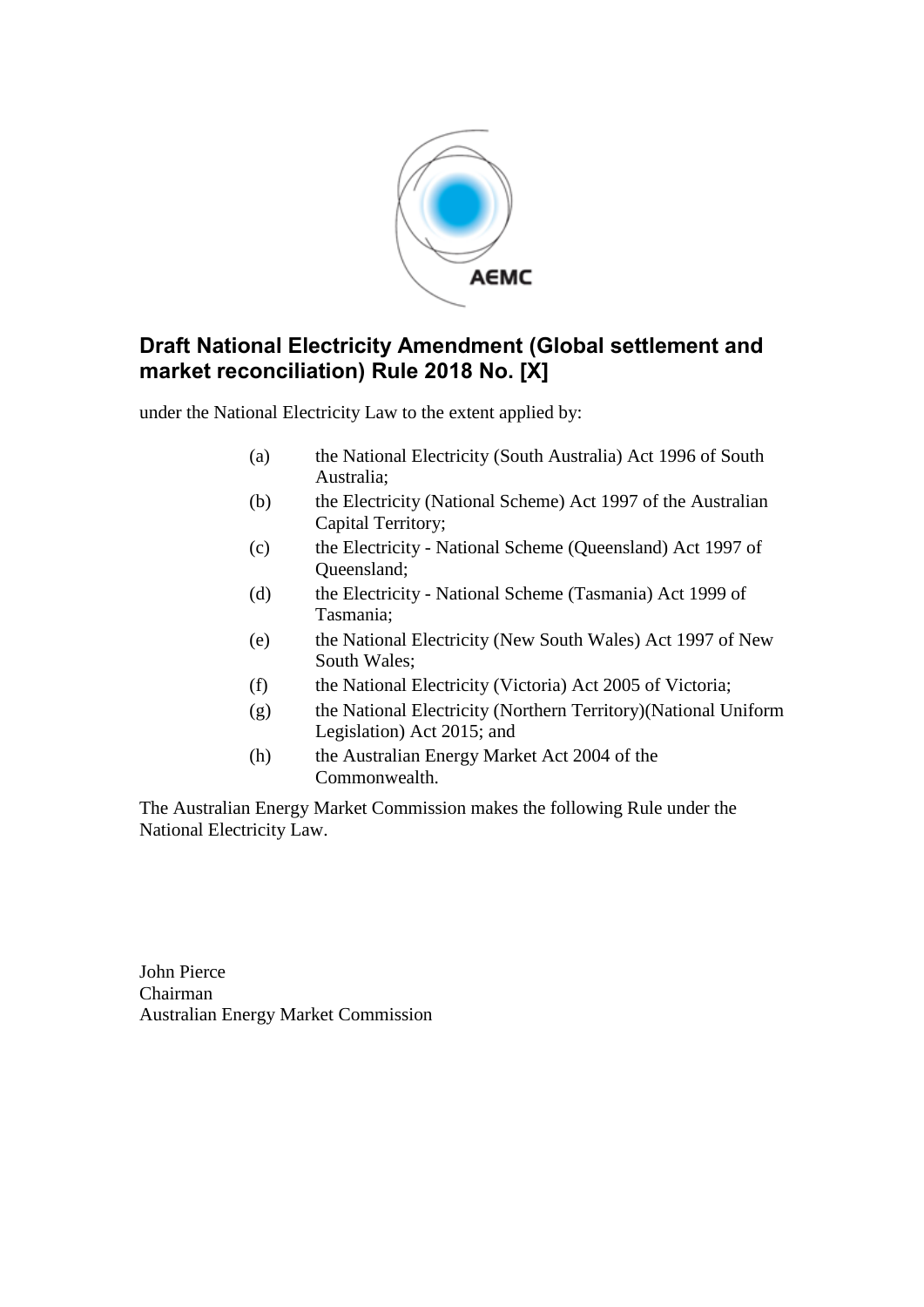## **1 Title of Rule**

This Rule is the *Draft National Electricity Amendment (Global settlement and market reconciliation) Rule 2018 No. [X]*.

## **2 Commencement**

Schedules 1 to 4 of this Rule commence operation on 1 July 2021.

Schedule 5 of this Rule commences on [COMMENCEMENT DATE].

## <span id="page-1-0"></span>**3 Amendment of the National Electricity Rules**

The National Electricity Rules are amended as set out in [Schedule 1.](#page-2-0)

# <span id="page-1-1"></span>**4 Amendment of the National Electricity Rules**

The National Electricity Rules are amended as set out in [Schedule 2.](#page-8-0)

# <span id="page-1-2"></span>**5 Amendment of the National Electricity Rules**

The National Electricity Rules are amended as set out in [Schedule 3.](#page-9-0)

# <span id="page-1-3"></span>**6 Amendment of the National Electricity Rules**

The National Electricity Rules are amended as set out in [Schedule 4.](#page-11-0)

# <span id="page-1-4"></span>**7 Savings and Transitional Amendments to the National Electricity Rules**

The National Electricity Rules are amended as set out in [Schedule 5.](#page-12-0)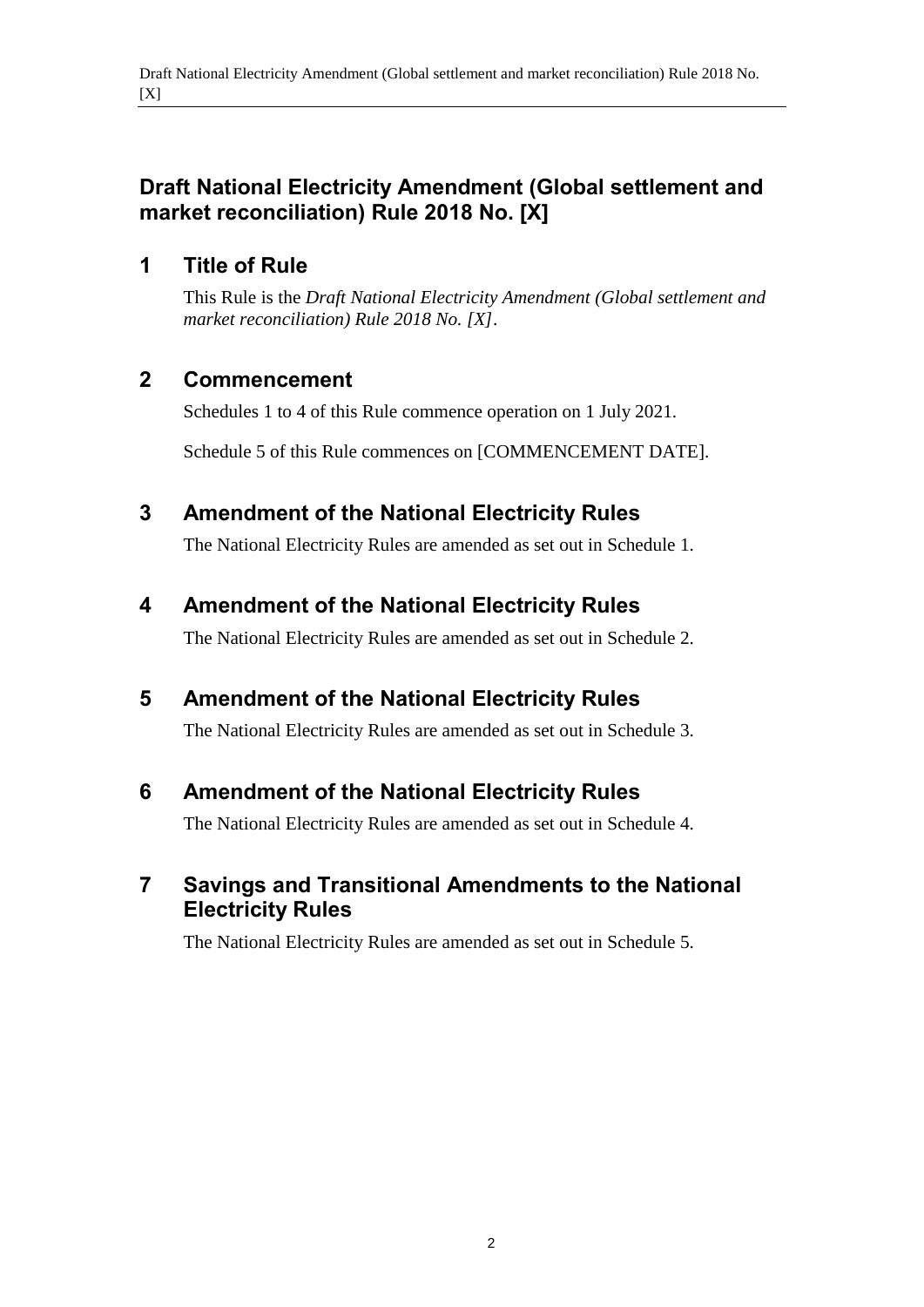### <span id="page-2-0"></span>**Schedule 1 Amendment to the National Electricity Rules**

[\(Clause 3\)](#page-1-0)

### **[1] Clause 2.2.4 Market Generator**

In clause 2.2.4(a), omit "the *Local Retailer* or by".

### **[2] Clause 2.2.5 Non-Market Generator**

In clause 2.2.5(a), omit "the *Local Retailer* or by".

#### **[3] Clause 3.6.3 Distribution losses**

Omit subclause 3.6.3(d)(1) and substitute:

(1) subject to paragraph (d1), to a single *transmission network connection point*, and in addition to such assignment may also assign that *connection point* to a *virtual transmission node*, taking into account normal network configurations and predominant *load* flows; and

### **[4] Clause 3.6.3 Distribution losses**

After clause 3.6.3(d), insert:

- (d1) *AEMO* may exempt a *Distribution Network Service Provider* from the requirement under subparagraph (d)(1) to assign a *connection point* to a single *transmission network connection point* where in *AEMO's* reasonable opinion, taking into account the factors set out in paragraph (d2), an exemption is consistent with the *national electricity objective*.
- (d2) In considering whether to grant an exemption under paragraph (d2), *AEMO* may take into account the following factors:
	- (1) the effort and likely costs that would be incurred by the *Distribution Network Service Provider* in complying with the requirement under paragraph (d)(1);
	- (2) the volume of *energy* associated with the relevant *virtual transmission node* relative to the sum of the *energy* volumes for all *transmission connection points* that are not *market connection points* in the *local area* in which the *virtual transmission node* is being used;
	- (3) the volume of unaccounted for *energy* in the *local area* relative to the sum of the *energy* volumes for all *transmission connection points* that are not *market connection points* in the *local area* in which the *virtual transmission node* is being used;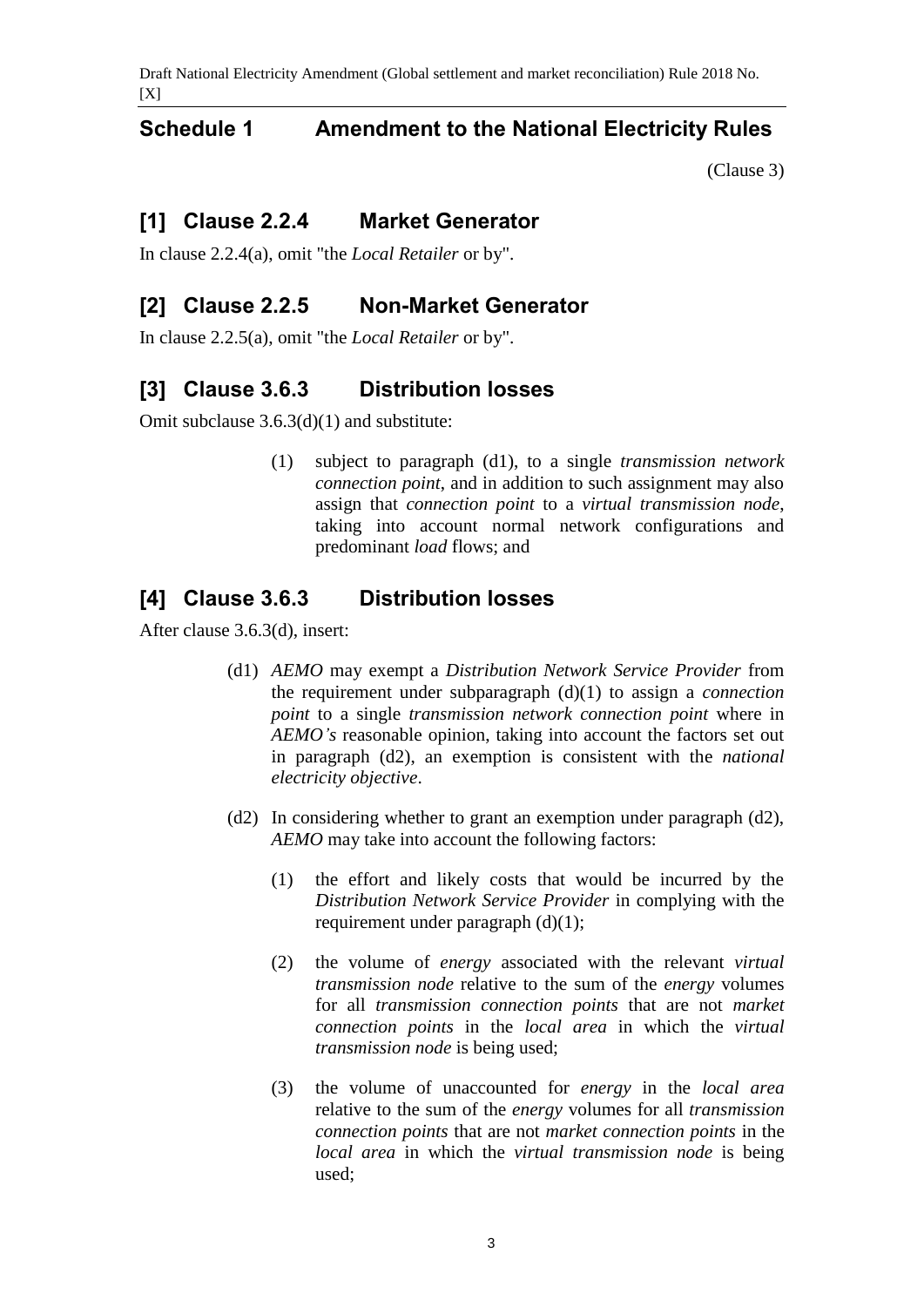- (4) the percentage of customers supplied by the *local retailer* in the *local area* in which the *virtual transmission node* is being used; and
- (5) any other factors *AEMO* considers relevant.
- (d3) Any *connection point* for which an exemption is granted by *AEMO* under paragraph (d1) must be assigned by the *Distribution Network Service Provider* to a *virtual transmission node*.
- (d4) *AEMO* may revoke an exemption granted under paragraph (d1) if, in *AEMO's* reasonable opinion, taking into account the factors set out in paragraph (d2), there has been a material change in circumstances and the exemption is no longer consistent with the *national electricity objective*.

## **[5] Clause 3.6.3 Distribution losses**

In clause 3.6.3(e)(2) insert "and/" between "*transmission network connection points*" and "or".

## **[6] Clause 3.6.3 Distribution losses**

In clause 3.6.3(f)(2), insert "and/" between "*transmission network connection points*" and "or".

# **[7] Clause 3.6.3 Distribution losses**

In clause 3.6.3(g), after the second occasion of "*transmission network connection point*", insert "and/".

### **[8] Clause 3.15.3 Connection point and virtual transmission node responsibility**

Omit clause 3.15.3(b) and substitute:

(b) No person is *financially responsible* for a *virtual transmission node*.

## **[9] Clause 3.15.3 Connection point and virtual transmission node responsibility**

In clause 3.15.3, after paragraph (b), insert:

- (c) Any difference between:
	- (i) the *energy* flow *metered* at a *transmission network connection point* that is not a *market connection point*; and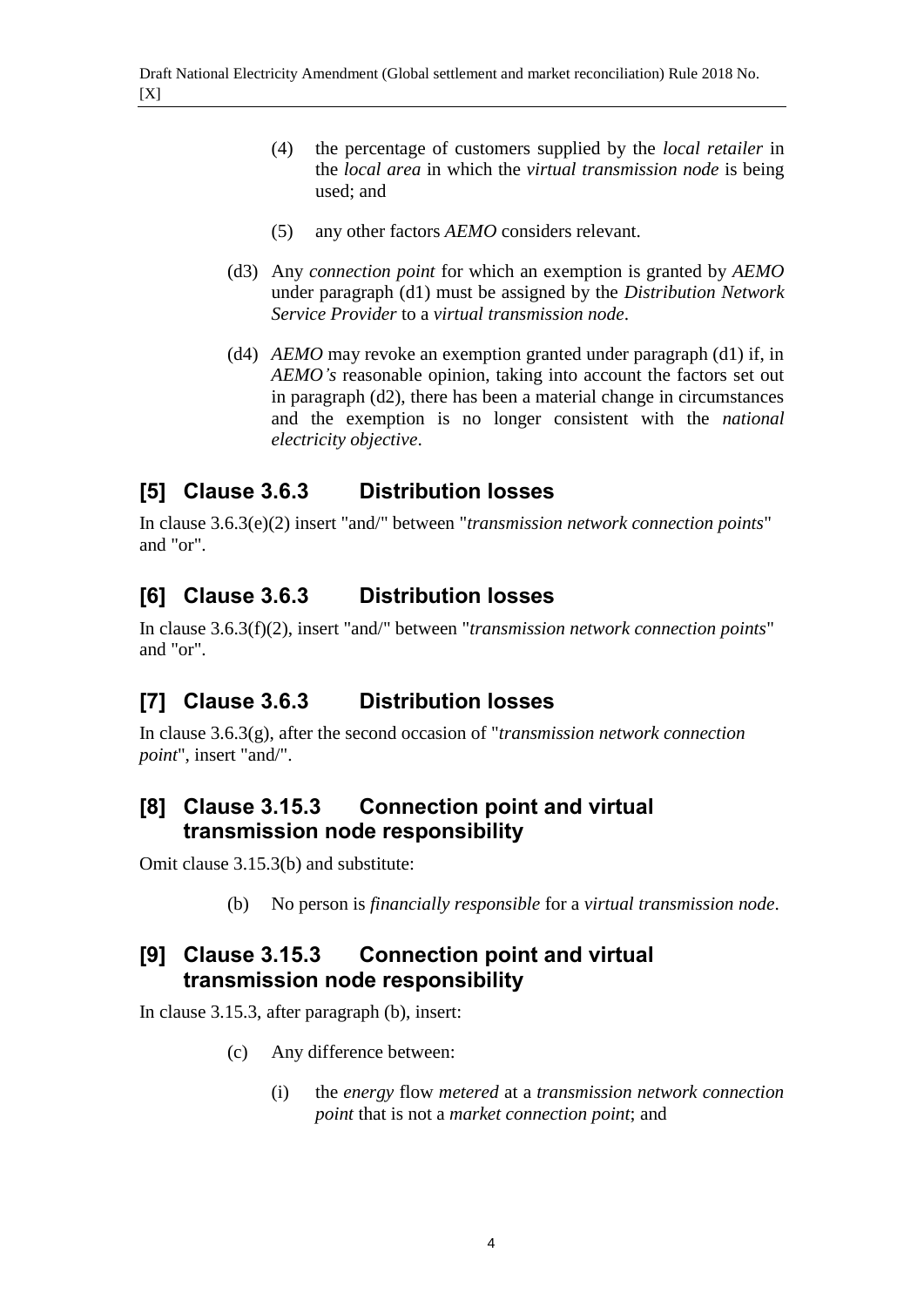(ii) the aggregate *loss factor*-adjusted *metered energy* amounts for all *market connection points* assigned to that *transmission network connection point*,

is to be determined and allocated in accordance with clause 3.15.4 and 3.15.5.

## **[10] Clause 3.15.4 Adjusted energy amounts connection points**

In clause 3.15.4, omit the heading and substitute:

#### **3.15.4 Adjusted gross energy amounts – connection points**

### **[11] Clause 3.15.4 Adjusted gross energy amounts – connection points**

Omit clause 3.15.4 and substitute:

- (a) For each *market connection point* that is a *transmission connection point*, the *adjusted gross energy amount* for a *trading interval* is the *metered energy*, being the amount of electrical *energy*, expressed in MWh, flowing at the *connection point* in the *trading interval*, as recorded in the *metering data* in respect of that *connection point* and that *trading interval* (expressed as a positive value where the flow is towards the *transmission network connection point* to which the *connection point* is assigned and a negative value where the flow is in the other direction).
- (b) Where a *connection point* is not a *transmission network connection point*, the *adjusted gross energy* amount for that *connection point* for a *trading interval* is calculated by *AEMO* by applying the following formula:

 $AGE = (ME \times DLF) + UFEA$ 

where:

AGE is the *adjusted gross energy* amount to be determined;

ME is the amount of electrical *energy*, expressed in MWh, flowing at the *connection point* in the *trading interval*, as recorded in the *metering data* in respect of that *connection point* and that *trading interval* (expressed as a positive value where the flow is towards the *transmission network connection point* to which the *connection point* is assigned and a negative value where the flow is in the other direction);

DLF is the *distribution loss factor* applicable at that *connection point*; and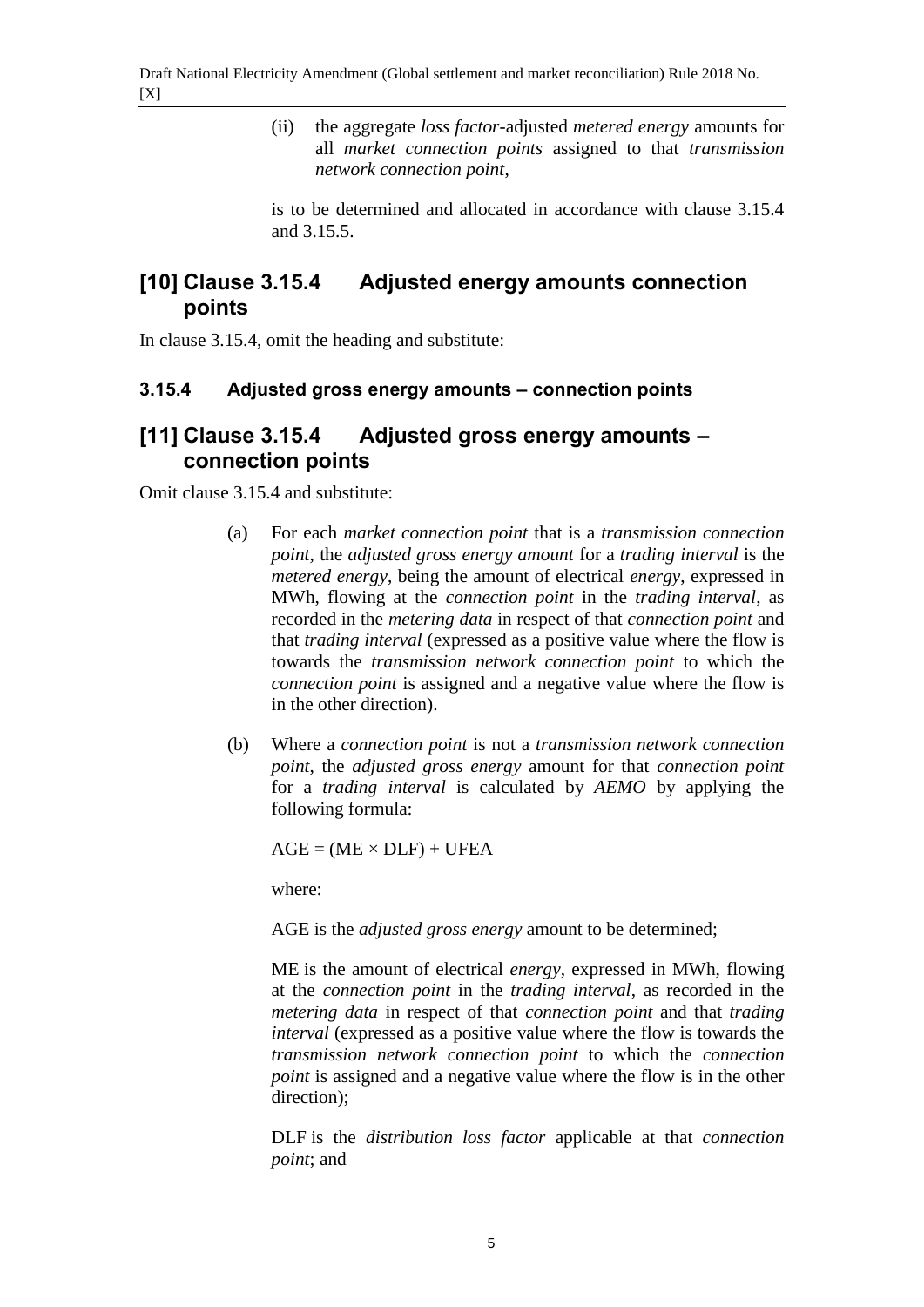UFEA is the share of unaccounted for *energy* allocated to that *connection point* under clause 3.15.5.

### **[12] Clause 3.15.5 Adjusted energy - transmission network connection points**

In clause 3.15.5, omit the heading and substitute:

#### **3.15.5 Unaccounted for energy adjustment - transmission network connection point**

## **[13] Clause 3.15.5 Unaccounted for energy adjustment transmission network connection points**

Omit clause 3.15.5 and substitute:

(a) For each *transmission network connection point* that is not a *market connection point*, an amount representing unaccounted for *energy* in the *local area* is determined by *AEMO* for each *trading interval* by the following formula:

 $UFE = TIME - ADME$ 

where:

UFE is the total unaccounted for *energy* amount (in MWh) to be determined;

TME is the amount of electrical *energy*, expressed in MWh, flowing at the *transmission network connection point* in the *trading interval*, as recorded in the *metering data* in respect of a *transmission network connection point* for that *trading interval* (expressed as a positive value where the flow is towards the *transmission network*, and negative value where the flow is in the other direction); and

ADME is the aggregate of the amounts represented by (ME x DLF) in clause 3.15.4(b) for that *trading interval* for each *connection point* assigned to the *transmission network connection point*, for which a *Market Participant* (other than a suspended *Market Participant*) is *financially responsible* (and in that aggregation positive and negative *adjusted gross energy* amounts are netted out to give a positive or negative aggregate amount).

(b) *AEMO* must *publish* the unaccounted for *energy* amounts determined under paragraph (a) for each *trading interval* for each *transmission network connection point* that is not a *market connection point* in accordance with a procedure developed and *published* by *AEMO.*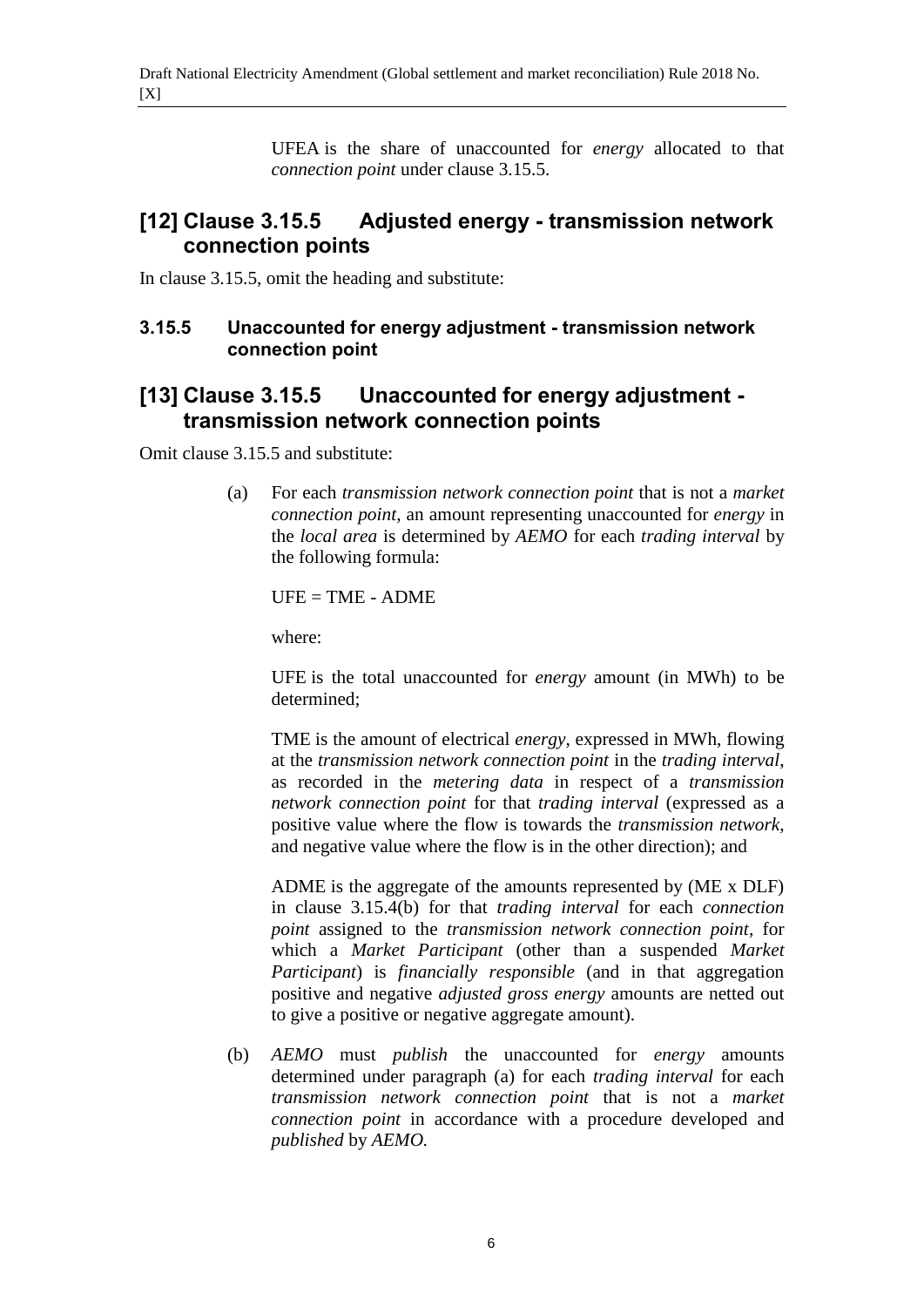- (c) The sum of the unaccounted for *energy* amounts determined by *AEMO* under paragraph (a) for each *transmission network connection point* that is not a *market connection point* in a *local area* is to be allocated to all *connection points* in that *local area* where the amount of electrical *energy* flowing at the *connection point* is expressed as a negative value.
- (d) The allocation of the total unaccounted for *energy* amounts determined under paragraph (a) for every *distribution network connection point* in a *local area* is determined by *AEMO* by the following formula:

UFEA = TUFE x (DME/ADMELA)

where:

UFEA is the allocation of the unaccounted for *energy* amount (in MWh) for the relevant *connection point* and *trading interval*;

TUFE is the sum of the unaccounted for *energy* amounts determined under paragraph (a) for every *transmission network connection point* that is not a *market connection point* in the *local area*;

DME is the amount represented by (ME- x DLF) for the relevant *connection point* and *trading interval* where:

ME- is the amount of electrical *energy*, expressed in MWh, flowing at the *connection point* in the *trading interval*, as recorded in the *metering data* in respect of that *connection point* and that *trading interval* (expressed as a negative value because the flow is away from the *transmission network connection point* to which the *connection point* is assigned); and

DLF is the *distribution loss factor* applicable at that *connection point*; and

ADMELA is the aggregate of the amounts represented by DME for that *trading interval* for each *connection point* in that *local area*, for which a *Market Participant* (other than a suspended *Market Participant*) is *financially responsible*.

## **[14] Clause 3.15.5A Adjusted energy - virtual transmission nodes**

Omit clause 3.15.5A and substitute "[**Deleted**]".

# **[15] New clause 3.15.5B Threshold for unaccounted for energy**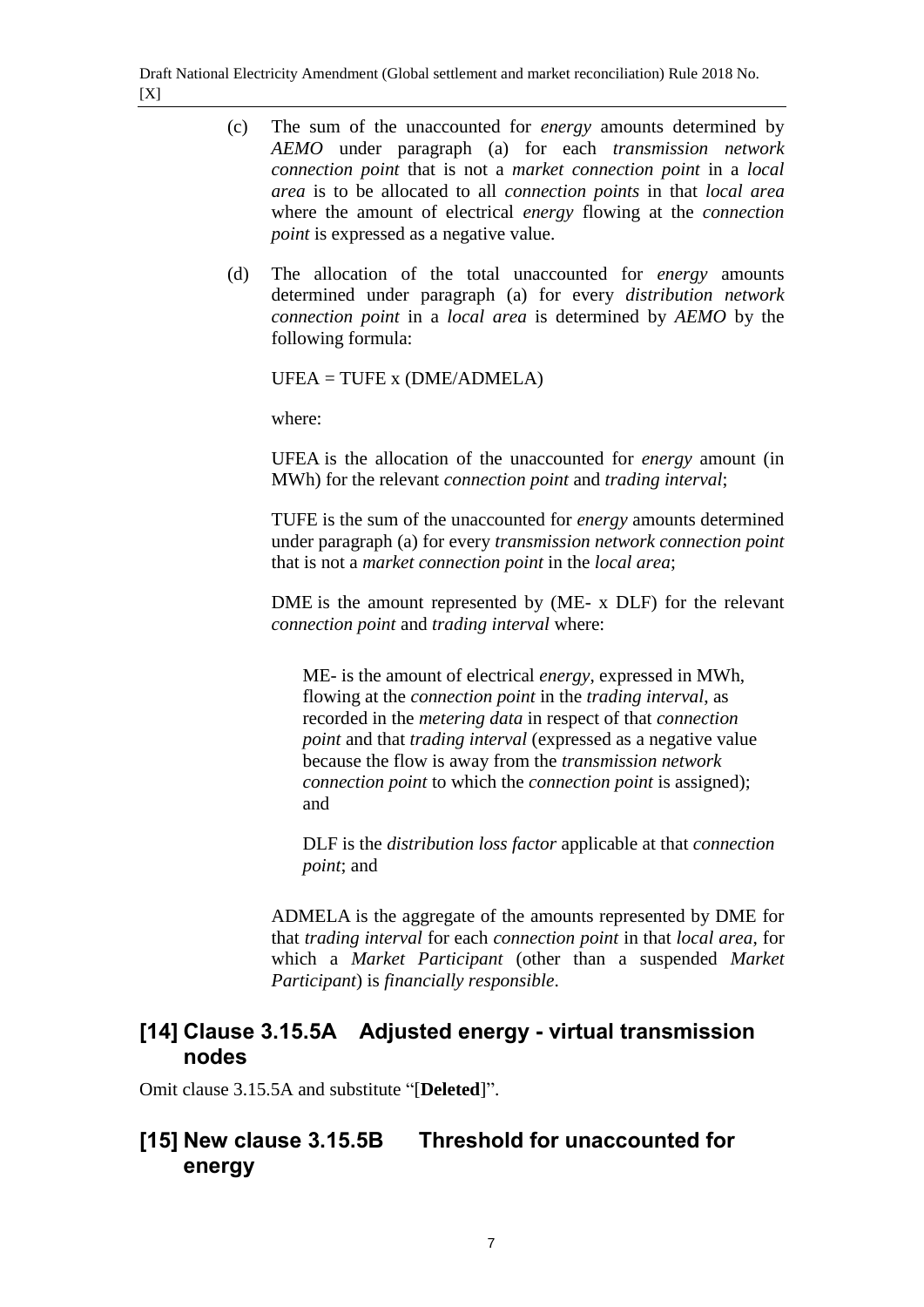After clause 3.15.5A, insert:

#### **3.15.5B Threshold for unaccounted for energy**

- (a) *AEMO* must, acting reasonably, determine and *publish* a threshold for unaccounted for *energy* at each *transmission network connection point* that is not a *market connection point*.
- (b) If in a *billing period* the volume of unaccounted for *energy* at a *transmission network connection point* that is not a *market connection point* exceeds the threshold determined by *AEMO* in paragraph (a), a *Market Customer* or a *large customer* with a financial interest in the unaccounted for *energy* at that *connection point* may request *AEMO* to undertake a review of the unaccounted for *energy* volumes at that *connection point*.
- (c) If requested by a *Market Customer* or a *large customer* under paragraph (b), *AEMO* must conduct a review of the unaccounted for *energy* volumes at the relevant *transmission connection point* to determine the reasons for the exceedance of the threshold determined by *AEMO* in paragraph (a).
- (d) *Network Service Providers*, *Market Participants* and *large customers* must provide to *AEMO* such information and assistance as *AEMO* reasonably requires to conduct the review required under paragraph (c).
- (e) *AEMO* must prepare and publish on its website a report on its findings in respect of its review within 60 days of the request for a review under paragraph (b).
- (f) *AEMO* may charge a fee to recover all reasonable costs incurred in conducting a review under paragraph (c).

# **[16] Clause 3.15.6 Spot market transactions**

In Clause 3.15.6(a), insert a new paragraph in the **Note** as follows:

Where one *connection point* is assigned to both a single *transmission network connection point* and a *virtual transmission node*, the *intra-regional loss factor* for the *virtual transmission node* will apply.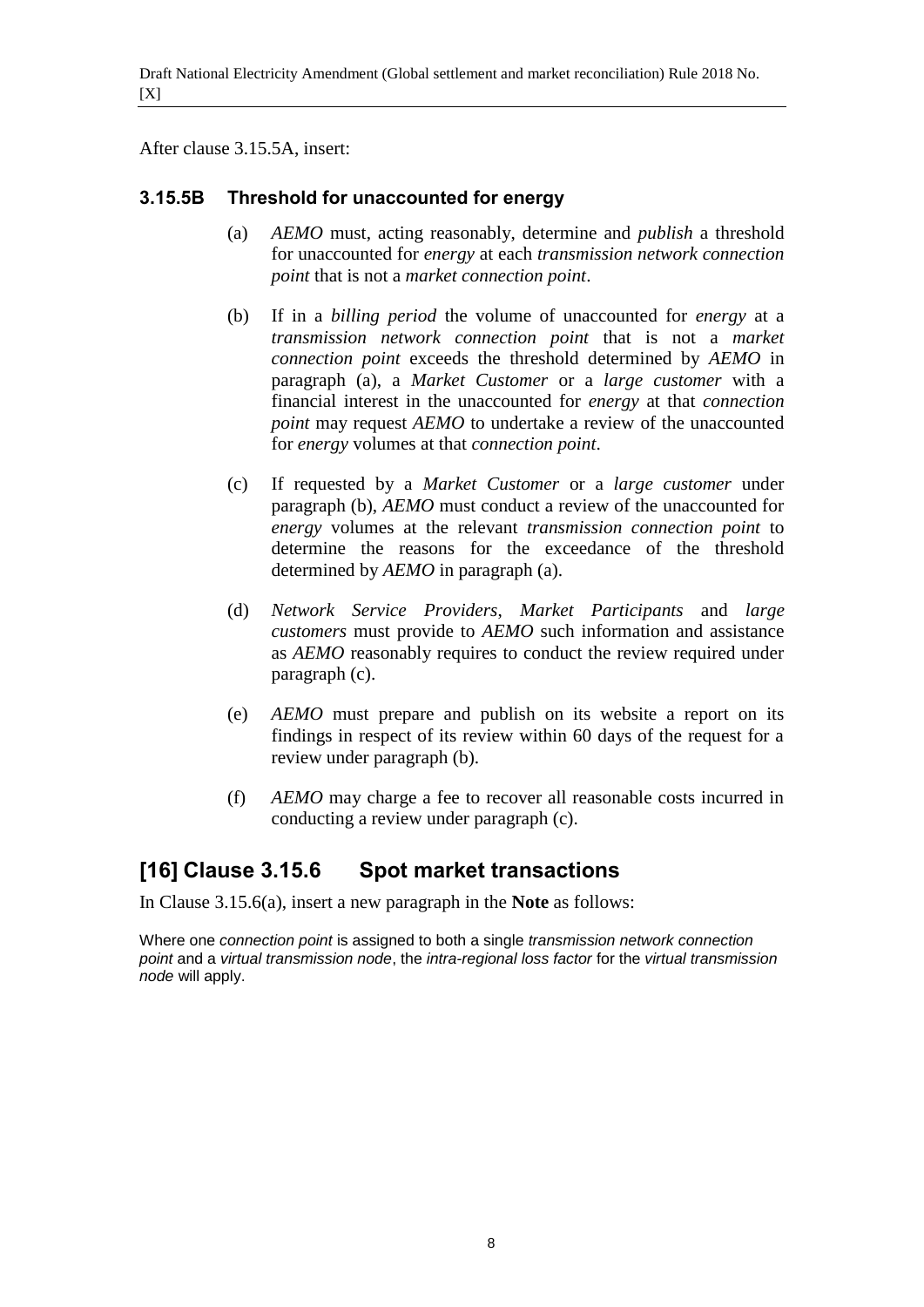### <span id="page-8-0"></span>**Schedule 2 Amendment to the National Electricity Rules**

[\(Clause 4\)](#page-1-1)

## **[1] Clause 6.20.1 Billing for distribution services**

In clause 6.20.1(e)(2), insert "*s*" at the end of the word "*Customer*".

# **[2] Clause 6.20.1 Billing for distribution services**

In clause 6.20.1(e)(3), insert "*First-Tier Customers* and" before "*Second-Tier Customers*" and insert "and" after ";".

## **[3] Clause 6.20.1 Billing for distribution services**

After 6.20.1(e)(3), insert:

(3A) *Non-Registered Customers*;

### **[4] Clause 6.20.1 Billing for distribution services**

In clause 6.20.1(e)(4), insert "*Non-Registered Customers, First-Tier Customers*" after "*Market Customers*,".

### **[5] Clause 6.20.1 Billing for distribution services**

In clause 6.20.1(e)(5), insert "*Non-Registered Customers, First-Tier Customers*" after "*Market Customers,*".

### **[6] Clause 6.20.1 Billing for distribution services**

In clause 6.20.1(f), omit (2) "*Non-Registered Customers; and*" and substitute "[**Deleted**]".

### **[7] Clause 6.20.1 Billing for distribution services**

In clause 6.20.1(g), delete "*Non-Registered Customers* and".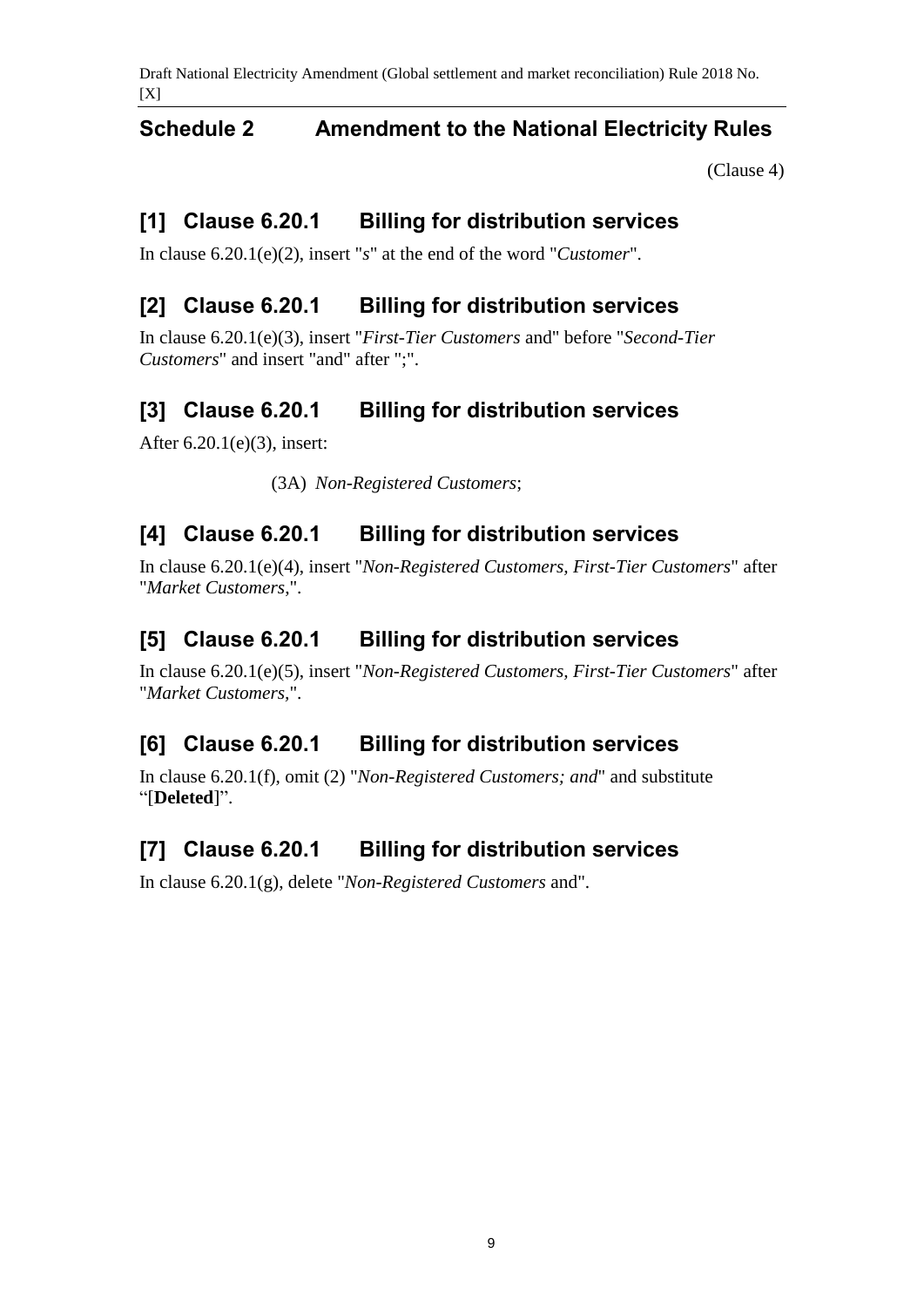# <span id="page-9-0"></span>**Schedule 3 Amendment to the National Electricity Rules**

[\(Clause 5\)](#page-1-2)

### **[1] Clause 7.6.3 Appointment with respect to transmission network connection**

Omit clause 7.6.3(a) and substitute:

(a) Subject to clause 7.6.3A(a), where a *connection point* or proposed *connection point* is on a *transmission network*, only the *Local Network Service Provider* or the *financially responsible Market Participant* at the *connection point* may be appointed as *Metering Coordinator* under clause 7.6.2

## **[2] New Clause 7.6.3A Appointment with respect to transmission network connection to distribution network**

After clause 7.6.3, insert:

#### **7.6.3A Appointment with respect to transmission network connection to distribution network**

Where a *connection point* or proposed *connection point* is a *transmission connection point* that is not a *market connection point*, only the *Local Network Service Provider* at the *connection point* may be appointed as *Metering Coordinator* under clause 7.6.2.

### **[3] Clause 7.10.5 Periodic energy metering**

In clause 7.10.5(b)(1), insert "*first-tier load* and" after "each".

# **[4] Clause 7.10.5 Periodic energy metering**

In clause 7.10.5(b), omit subparagraphs (2), (3) and (4) and substitute in each case "[**Deleted**]".

### **[5] Clause 7.16.3 Requirements of the metrology procedure**

Omit subclause  $7.16.3(c)(6)(iii)$  and substitute:

(iii) the method by which *accumulated metering data* is to be converted by *AEMO* into *trading interval metering data*;

# **[6] Clause 7.16.3 Requirements of the metrology procedure**

In clause 7.16.3(c), after subclause (6) insert: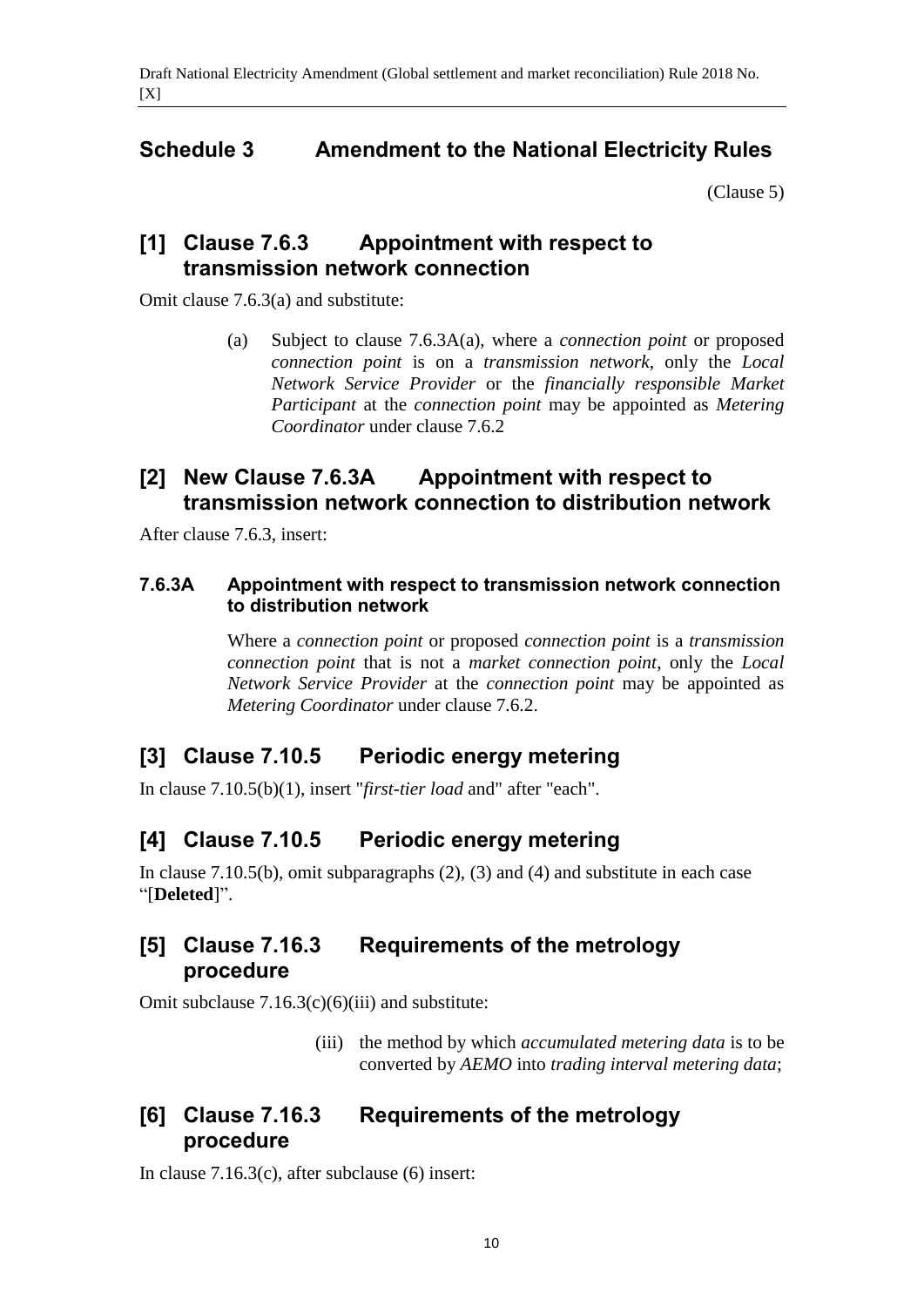- (6A) procedures for the inclusion of *non-market unmetered load* in *settlements* including:
	- (i) the creation of a *NMI* for the *non-market unmetered load*;
	- (ii) the assignment of *connection points* relating to *non-market unmetered load* to a single *transmission network connection point* or *virtual transmission node*;
	- (iii) the methodology for calculating a *load* and *load* profile for *non-market unmetered load*; and
	- (iv) the provision of the estimated volumes of *non-market unmetered load* to *AEMO* for inclusion in *settlements*; and

# **[7] Schedule 7.1 Metering register**

In S7.1.2(a)(6) of Schedule 7.1, omit "*Second-Tier Customer* and *Non-Registered Second-Tier Customer*".

# **[8] Schedule 7.1 Metering register**

In S7.1.2(e)(1) of Schedule 7.1, insert "and" at the end of the sentence.

# **[9] Schedule 7.1 Metering register**

In S7.1.2(e)(2) of Schedule 7.1, omit "; and" and substitute ".".

# **[10] Schedule 7.1 Metering register**

Omit subparagraph S7.1.2(e)(3) of Schedule 7.1 and substitute "[**Deleted**]".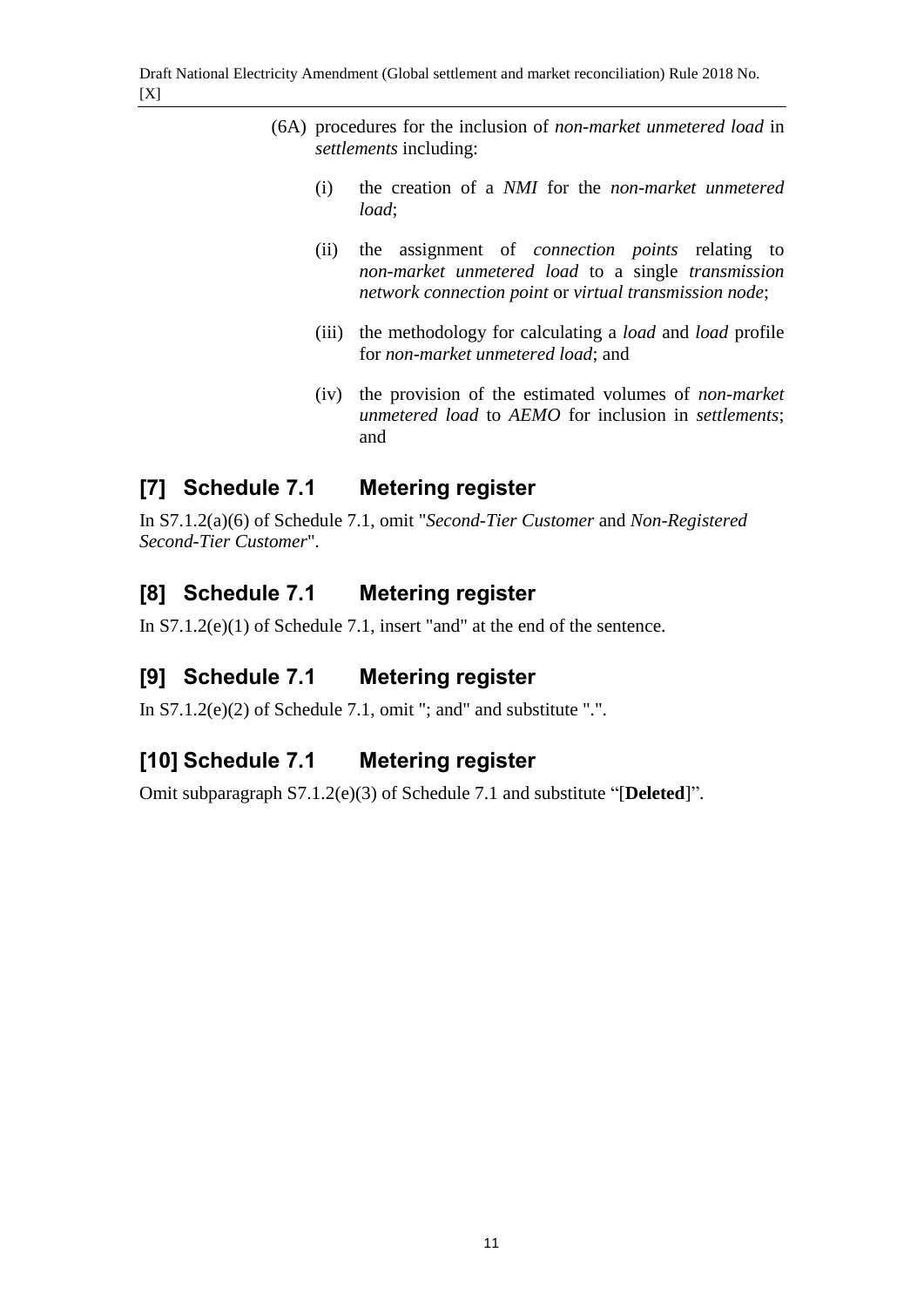# <span id="page-11-0"></span>**Schedule 4 Amendment to the National Electricity Rules**

[\(Clause 6\)](#page-1-3)

# **[1] Chapter 10 New Definitions**

In Chapter 10, insert the following new definition in alphabetical order:

#### *non-market unmetered load*

Unmetered *load* that does not meet the criteria in the *Rules* or procedures authorised under the *Rules* for classification as a type 7 *metering installation*.

## **[2] Chapter 10 Substituted Definitions**

In Chapter 10, substitute the following definition:

#### *adjusted gross energy*

The *energy* adjusted in accordance with clause 3.15.4.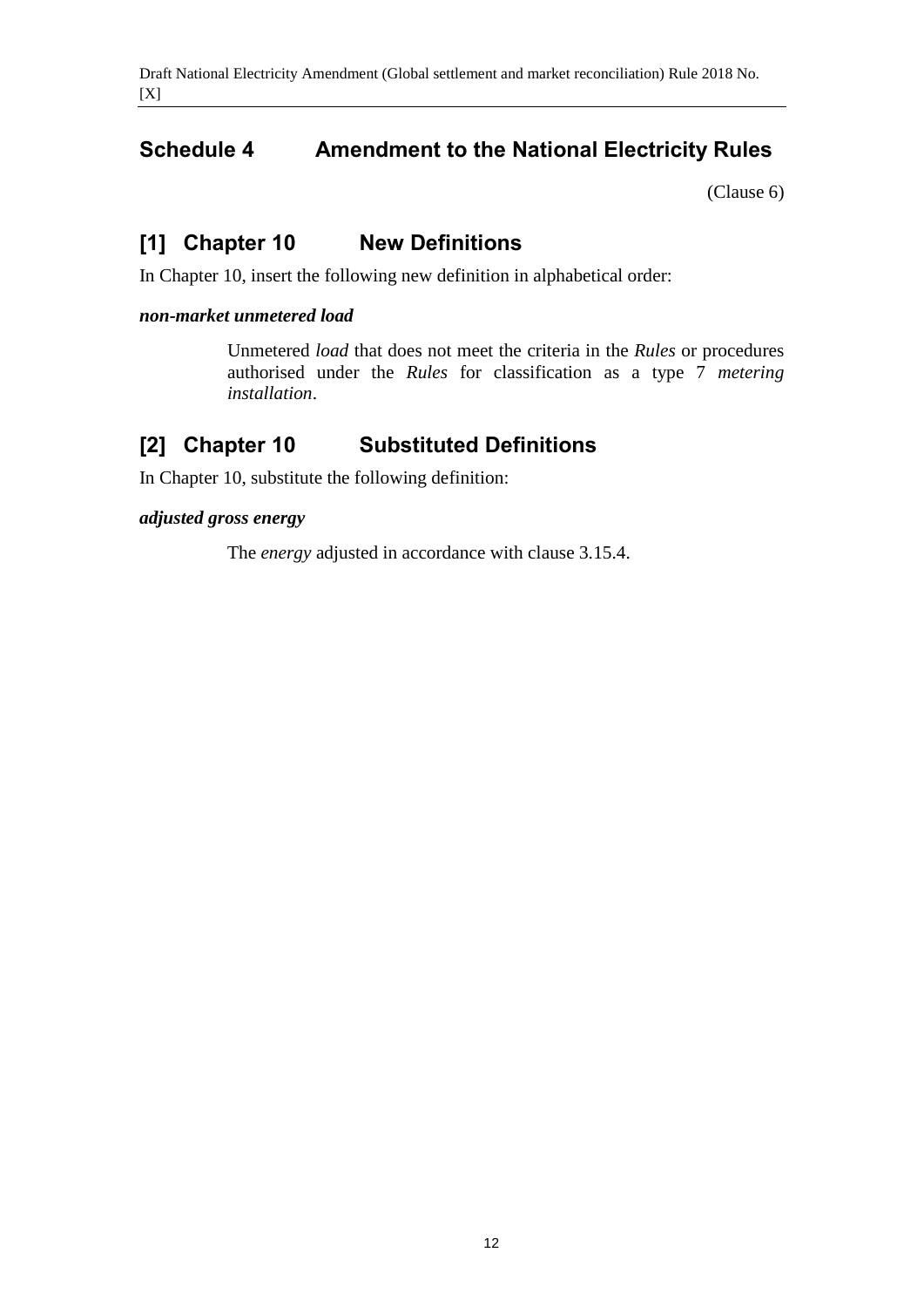# <span id="page-12-0"></span>**Schedule 5 Savings and Transitional Amendments to the National Electricity Rules**

[\(Clause 7\)](#page-1-4)

# **[1] New Part ZZZ[X] Global settlement and market reconciliation**

After Part ZZZ[X] insert:

### **Part ZZZ[X] Global settlement and market reconciliation**

### **11.[X] Rules consequential on the making of the National Electricity Amendment (Global settlement and market reconciliation) Rule 2018**

#### **11.[X].1 Definitions**

For the purposes of this rule 11.[X]:

**Amending Rule** means the National Electricity Amendment (Global settlement and market reconciliation) Rule 2018.

**effective date** means 1 July 2021 which is the Commencement Date of Schedules 1 to 4 of the Amending Rule.

**new clause 2.2.5(a)** means clause 2.2.5(a) of the *Rules* and all related definitions in the *Rules* as in force on and from the effective date.

**new clause 3.6.3(d)(1)** means 3.6.3(d)(1) of the *Rules* and all related definitions in the *Rules* as in force on and from the effective date.

**new clause 3.15.5(b)** means clause 3.15.5(b) of the *Rules* and all related definitions in the *Rules* as in force on and from the effective date.

**old clause 2.2.5(a)** means clause 2.2.5(a) of the *Rules* and all related definitions in the *Rules* as in force immediately before the effective date.

#### **11.[X].2 Amendments to procedures**

- (a) By 1 December 2019, *AEMO* must review and where necessary amend and *publish* the following documents to apply from the effective date to take into account the Amending Rule and for the avoidance of doubt, *AEMO* must amend the following documents to require all *metering data* from *first-tier loads* to be provided to *AEMO* by the relevant *Metering Data Provider* in accordance with the relevant procedures:
	- (1) the *Market Settlement and Transfer Solution Procedures*;